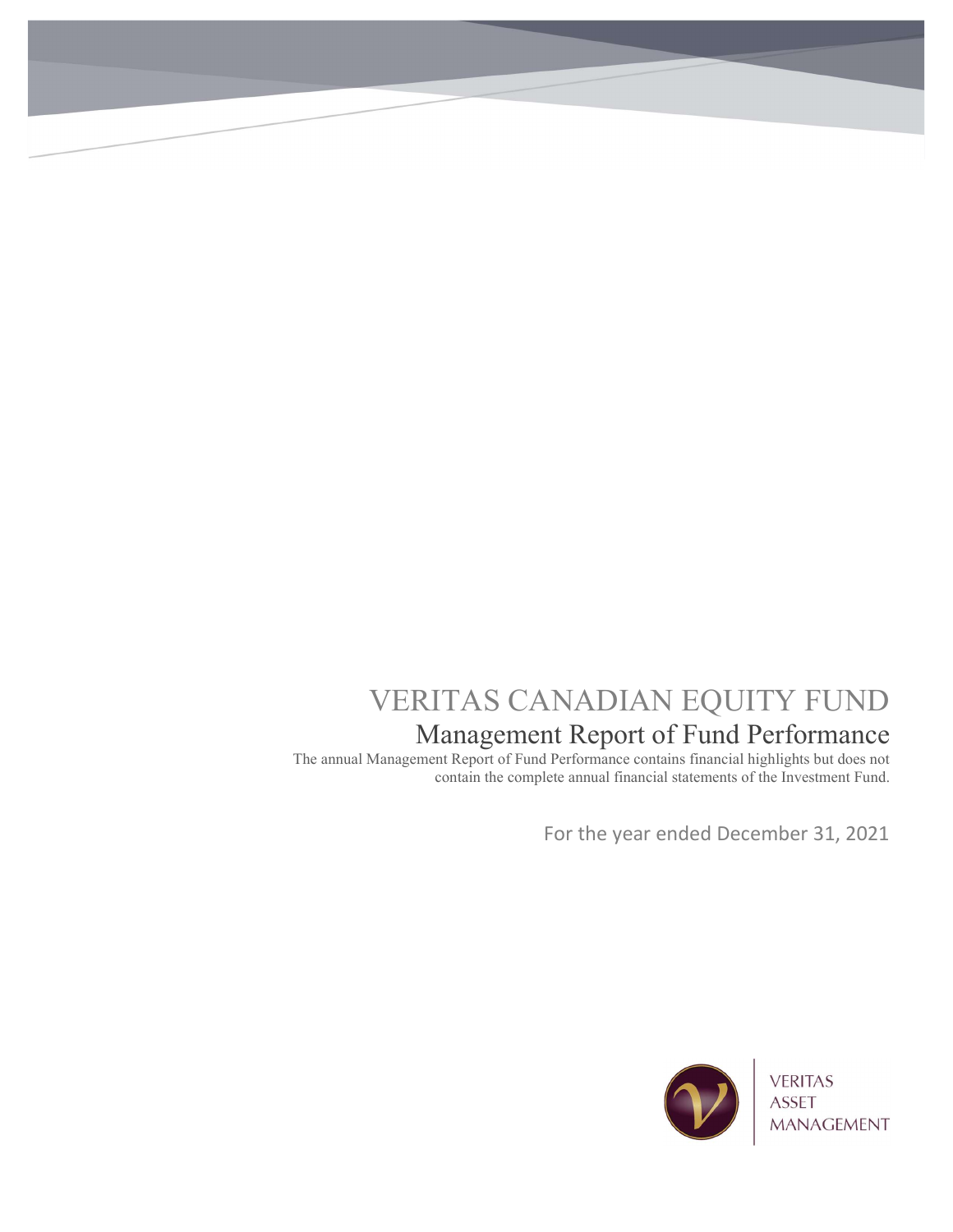## Management Discussion of Fund Performance for the year ended December 31, 2021

### Forward-Looking Statements ("FLS")

The annual Management Report of Fund Performance may contain forward-looking statements "FLS". FLS means disclosure regarding possible events, conditions or results of operations that is based on assumptions about future economic conditions and courses of action and includes any future-oriented financial information ("FOFI") with respect to prospective results of operations, financial position or cash flows that is presented either as a forecast or a projection. FOFI is FLS about prospective results of operations, financial position or cash flows, based on assumptions about future economic conditions and courses of action.

FLS can be identified using forward-looking terminology such as "may", "will", "should", "expect", "anticipate", "target", "project", "estimate", "intend", "continue" or "believe", or the negatives thereof or other variations thereon or comparable terminology. Due to various risks and uncertainties, actual events or results or the actual performance of the Fund may differ materially from those reflected or contemplated in such forward-looking information and statements. Material risk factors that could affect actual results are identified under the heading "What are the Risks of Investing in the Fund?" in the Fund's Simplified Prospectus. Investors are also cautioned that FLS is based on several factors and assumptions, including a Fund's current plans, estimates, opinions and analysis made considering its experience, current conditions and expectations of future developments, as well as other relevant factors. Before making any investment decisions, we encourage you to consider these and other factors carefully. All opinions contained in forward-looking statements are subject to change without notice and are provided in good faith but without legal responsibility.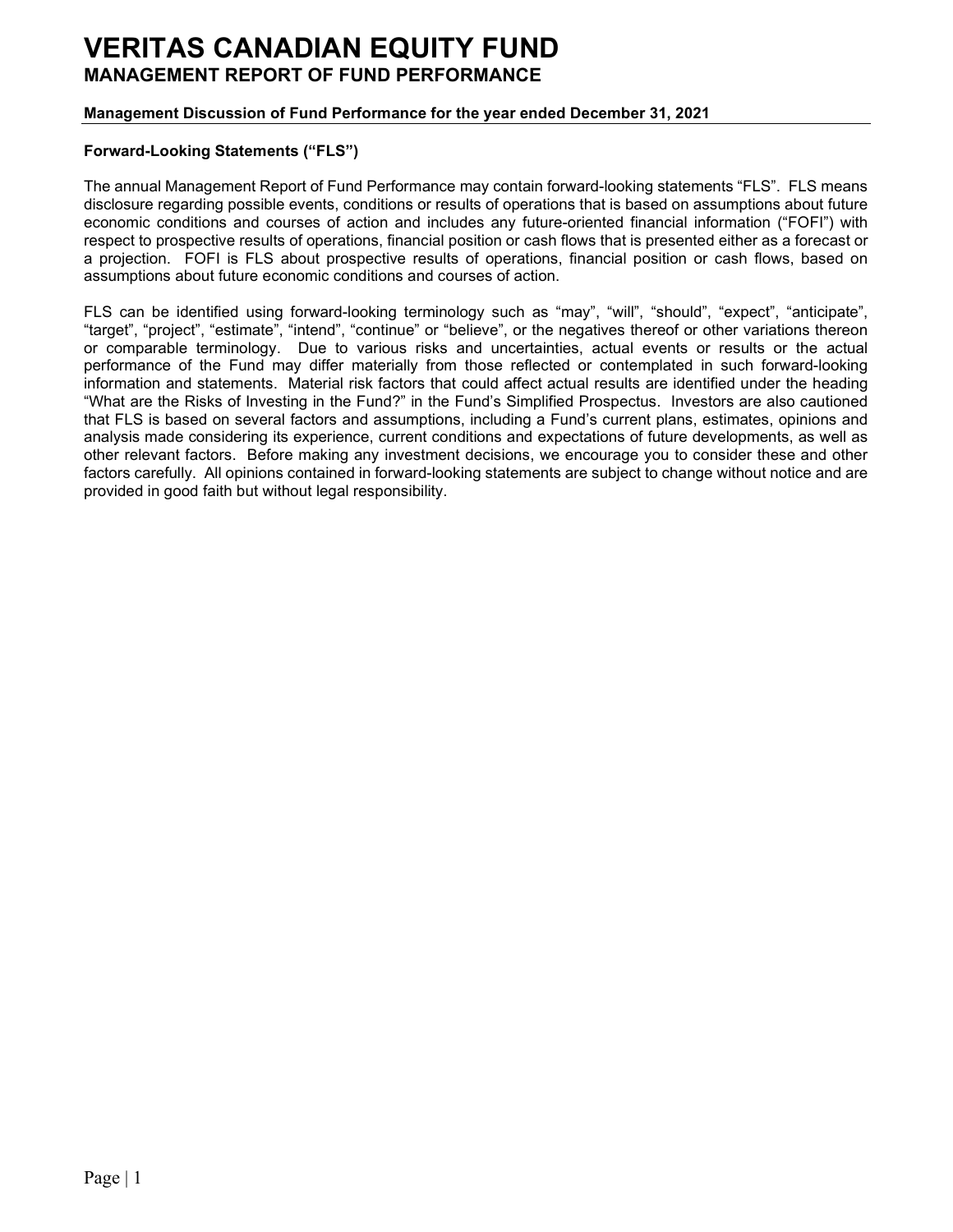### Management Discussion of Fund Performance for the year ended December 31, 2021

This Management Report of Fund Performance represents the portfolio management team's view of the significant factors and developments affecting the investment fund's performance and outlook for the years ended December 31, 2021, the investment fund's annual year end. Every effort has been made to ensure the information contained in this Management Report of Fund Performance is accurate and complete, however, the investment fund cannot guarantee the accuracy or the completeness of this material. For more information, please refer to the Veritas Canadian Equity Fund's Simplified Prospectus ("Prospectus"). In this report, "Manager", refers to Veritas Asset Management Inc., the Manager of the Fund. The "Fund" refers to the Veritas Canadian Equity Fund. In addition, "net asset value" or "NAV" refers to the value of the Fund as calculated for transaction purposes, on which the Fund performance is based. All dollar figures are reported in Canadian dollars and are expressed in millions, unless otherwise indicated.

#### Investment Objective and Strategies

The investment objective of the Fund is to earn enhanced risk-adjusted returns relative to the S&P/TSX Composite Total Return Index, generating long-term capital appreciation for Unitholders from an investment portfolio comprised primarily of Canadian-listed corporate securities.

To achieve the investment objective, the Fund will invest primarily in the securities of publicly traded Canadian companies but may also invest in other securities. The Fund will invest in a concentrated portfolio of securities selected by the Manager based in part on the recommendations of Veritas Investment Research Corporation, drawing on fundamental analysis that uses forensic accounting-based principles. In constructing the investment portfolio of the Fund, the Manager will seek to minimize volatility and may use options to reduce downside risk. The Fund may invest up to 10% of its investment portfolio in the securities of U.S. issuers, but will not invest in the securities of non-North American issuers.

#### Risk

The risks associated with investing in the Fund remain as discussed in the Prospectus. The Fund is suitable for investors looking for a medium level of risk that is based on a research-driven, concentrated portfolio of Canadian Companies with a medium to longer term investment horizon.

For the years ended December 31, 2021 and 2020, the Fund met its risk objectives and maintained its risk level within the operating parameters set out in the Prospectus. The overall level of Fund risk and investor risk tolerance remain as stated in the Prospectus.

#### Results of Operations

For the years ended December 31, 2021, Class A units posted a total return of 22.45% (2020: -5.99%), Class F units 23.84% (2020: -4.91%) and Class I units 25.16% (2020: -10.46%). The Fund's benchmark is the S&P/TSX Composite Total Return "S&P/TSX TR" Index which returned 25.16% (2020: 5.60%). It is important to note that the Fund's return is net of fees and expenses for professional management, while the benchmark does not have such costs.

The Fund's 2021 performance relative to the S&P/TSX Composite was primarily due to the Fund's fees and expenses for professional management, which are costs not included in the index return. Over the year, the fund delivered a low correlation to the S&P/TSX Composite, at 0.8, and lower volatility than the index.

For the year ended December 31, 2021, the Fund's Assets Under Management (AUM) increased to \$23.3 million from \$14.5 million on December 31, 2020, as a result of positive investment returns and net subscriptions.

The net assets of the Fund Class A units increased by 123.19% from \$1.0 million on December 31, 2020 to \$2.3 million on December 31, 2021. This change was composed primarily of net sales.

The net assets of the Fund Class F units increased by 58.80% from \$11.7 million on December 31, 2020 to \$18.6 million on December 31, 2021. The change was the result of positive investment returns and net subscriptions.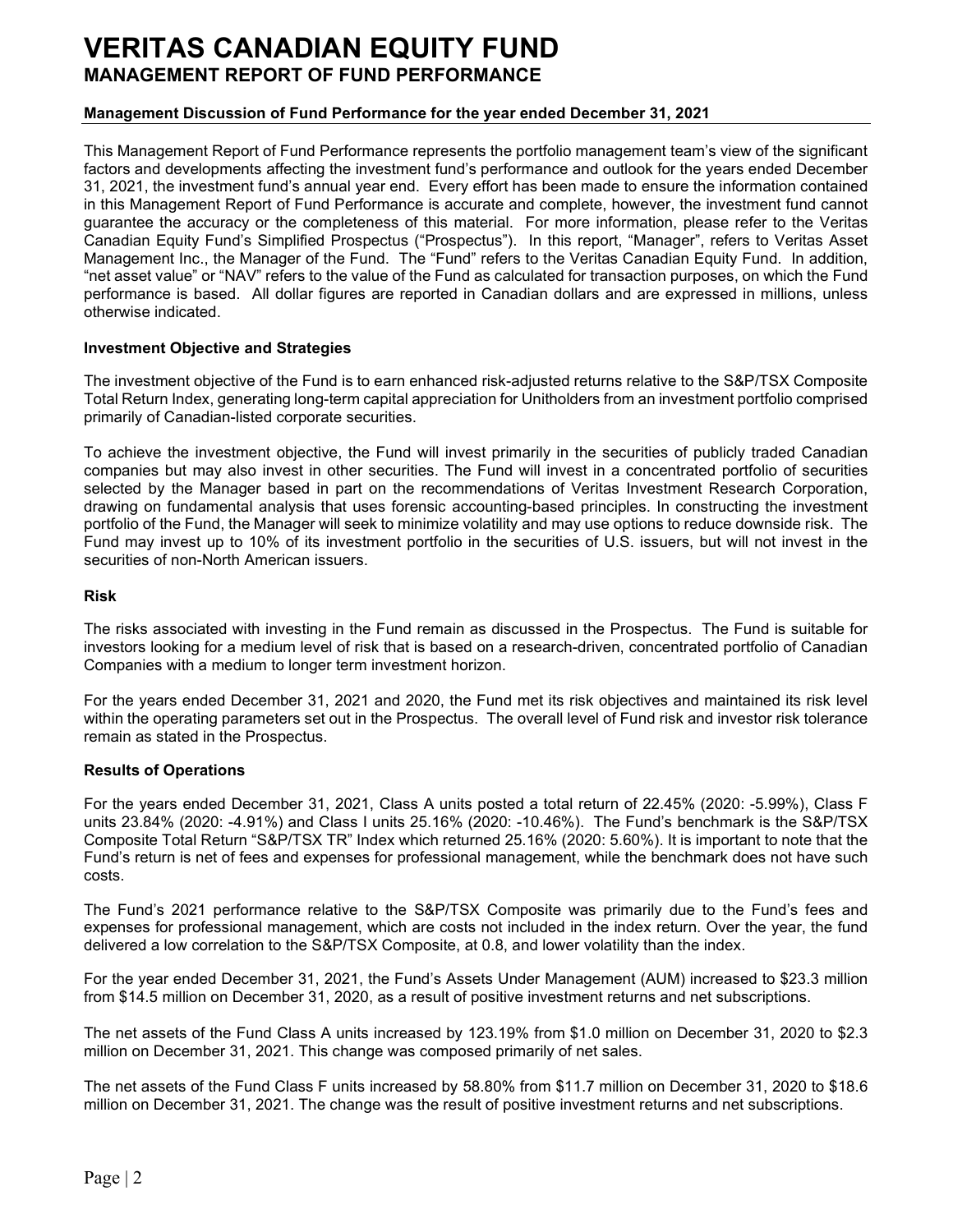#### Management Discussion of Fund Performance for the year ended December 31, 2021

The net assets of the Fund Class I units increased by 36.41% from \$1.8 million on December 31, 2020 to \$2.5 million on December 31, 2021. This change was the result of positive fund returns and net subscriptions.

The NAV per unit of the Fund's Class A units increased by 20.59% from \$10.78 on December 31, 2020 to \$13.00 on December 31, 2021. The NAV per unit of the Fund's Class F units increased by 22.65% from \$10.73 on December 31, 2020 to \$13.16 on December 31, 2021. The NAV per unit of the Fund's Class I units increased by 22.50% from \$10.31 on December 31, 2020 to \$12.63 on December 31, 2021.

The investment performance of the Fund includes income and expenses, which may vary year over year. The Fund's income and expenses changed throughout the year, mainly because of fluctuations in average net assets, portfolio activity, and changes in the Fund's investments.

#### Recent Developments

Government pandemic support unleashed incredible liquidity into the global economy from mid 2020 onwards. With households spending less and directing a significant portion of their savings into investments, equity markets have seen a rapid rebound from March 2020 lows.

In 2021, elevated cash balances and higher risk tolerance remained key factors driving markets higher. However, as economies have reopened, supply constraints, tight labour markets and renewed spending have accelerated inflation to multi-decade highs. To slow inflation, global central bankers, including those in North America plan to pare back their Treasury holdings and raise rates in 2022, which poses a high degree of risk for equity markets.

Given this year's backdrop, we remain focused on diversifying our holdings and managing market exposures in 2022, with the expectation that careful stock selection and risk reduction strategies will continue to deliver benefits.

The current members of the Fund's Investment Review Committee are: Fraser Howell (chair), Gordon Graves and Vince Zambrano.

#### Related Party Transactions

The Manager receives a management fee calculated daily as a percentage of the net asset value of each applicable class of Units that comprise the Fund and payable on the last business day of the month. The management fee may vary from class to class and will be deducted as an expense of the applicable class of the Fund. The management fee is subject to applicable taxes, such as GST. The management fee for each of the applicable class of Units is as follows:

- Class A: 1.95% per annum of the net asset value of Class A units of the Fund calculated daily and payable on the last business day of the month.
- Class F: 0.95% per annum of the net asset value of Class F units of the Fund calculated daily and payable on the last business day of the month.
- Class I: Negotiated by the investor and paid directly by the investor. The management fee rate will not exceed the management fee payable on Class F units of the Fund.

#### Expense Reimbursement

Expense reimbursement by the Manager during the year ended December 31, 2021 amounted to \$61,373 (2020: \$102,479), out of which \$2,331 was receivable as of December 31, 2021 (2020: \$82).

#### **Ownership**

As of December 31, 2021, 131,756 units (2020: 75,399) of Class F were owned by parties related to the Manager.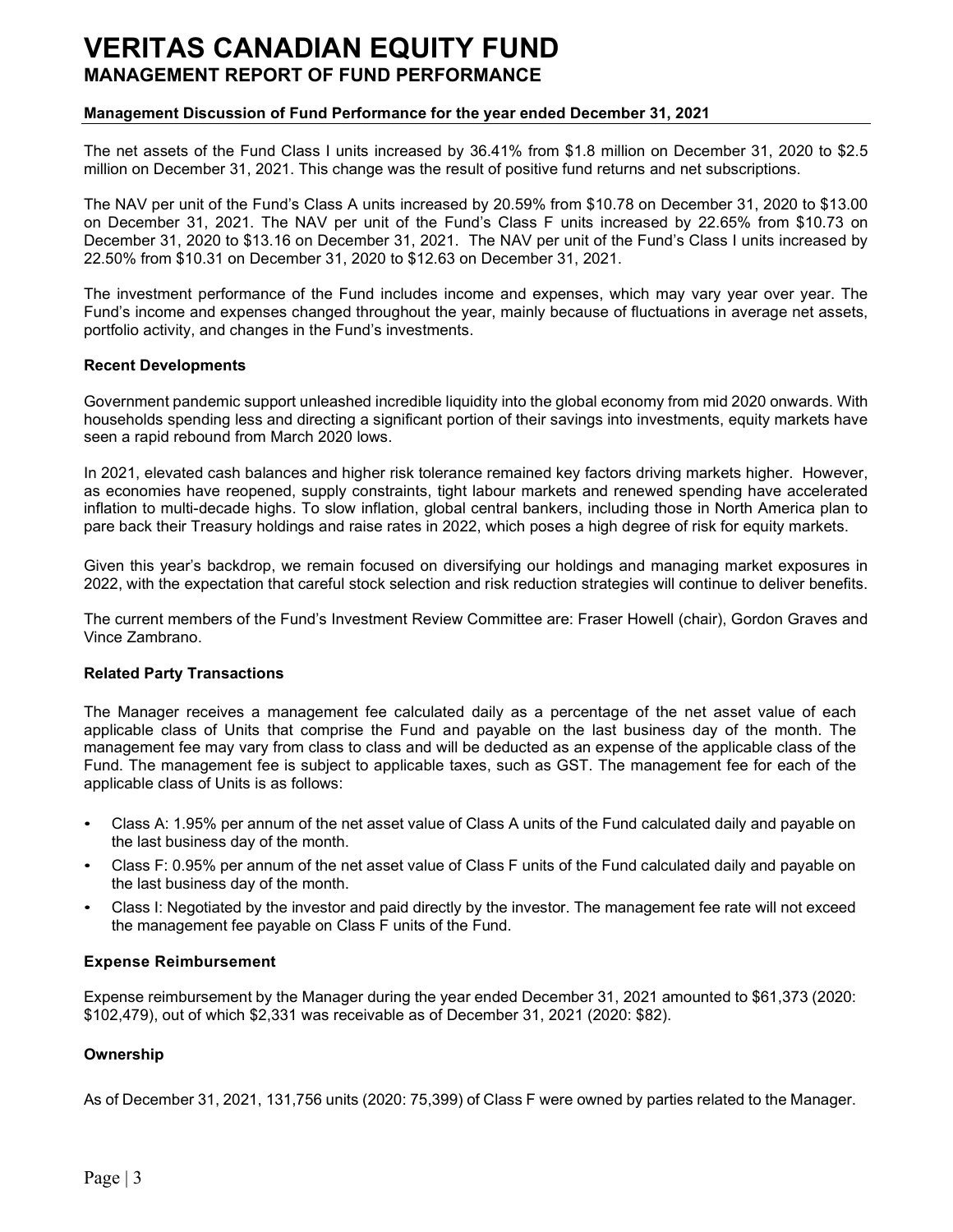### Management Discussion of Fund Performance for the year ended December 31, 2021

The following tables show selected key financial information about the Class A, Class F and I units of the Fund, respectively, and are intended to help explain the Fund's financial performance for the years ended December 31, 2021, 2020, 2019 and 2018. The information shown assumes that all distributions made by the Fund in the period shown were reinvested in additional securities of the Fund and does not consider sales, redemptions, distributions or other optional charges that would have reduced returns or performance. Past performance does not necessarily indicate how the Fund will perform in the future.

| <b>Unit</b> $(1)(2)$                                      | 2021        | 2020        | 2019      | 2018     |
|-----------------------------------------------------------|-------------|-------------|-----------|----------|
| Net asset value, beginning of year                        | \$10.78     | \$11.46     | \$9.78    | \$10.00  |
| Increase (decrease) from operations:                      |             |             |           |          |
| Total revenue                                             | 0.32        | 0.28        | 0.31      | 0.05     |
| Total expenses                                            | (0.39)      | (0.33)      | (0.42)    | (0.05)   |
| Realized gains (losses) for the year                      | 1.73        | (1.19)      | 0.54      | (0.10)   |
| Unrealized gains (losses) for the year                    | 0.60        | 0.43        | 1.15      | (0.11)   |
| Total increase (decrease) from operations (3)             | \$2.26      | \$(0.81)    | \$1.58    | \$(0.21) |
| <b>Distributions:</b>                                     |             |             |           |          |
| From income (excluding dividends)                         |             |             |           |          |
| From dividends                                            |             |             |           | (0.01)   |
| From capital gains                                        | (0.20)      |             | (0.09)    |          |
| Return of capital                                         |             |             |           |          |
| Total distributions (3) (4)                               | \$(0.20)    | \$-         | \$(0.09)  | \$(0.01) |
| Net asset value, end of year (3)                          | \$13.00     | \$10.78     | \$11.46   | \$9.78   |
| <b>Ratios and Supplemental Data</b>                       |             |             |           |          |
| Total net asset value (5)                                 | \$2,283,810 | \$1,023,242 | \$890,788 | \$29,141 |
| Number of units outstanding (5)                           | 175,699     | 94,933      | 77,697    | 2,981    |
| Management expense ratio (6)                              | 3.19%       | 3.25%       | 3.73%     | 0.65%    |
| Management expense ratio before waivers or<br>absorptions | 3.51%       | 4.00%       | 3.75%     | 1.58%    |
| Trading expense ratio (7)                                 | 0.17%       | 0.10%       | 0.07%     | 0.04%    |
| Portfolio turnover rate (8)                               | 262.00%     | 251.95%     | 162.40%   | 36.35%   |
| Net asset value per unit                                  | \$13.00     | \$10.78     | \$11.46   | \$9.78   |

#### The Fund's Net Asset Value (NAV) per Class A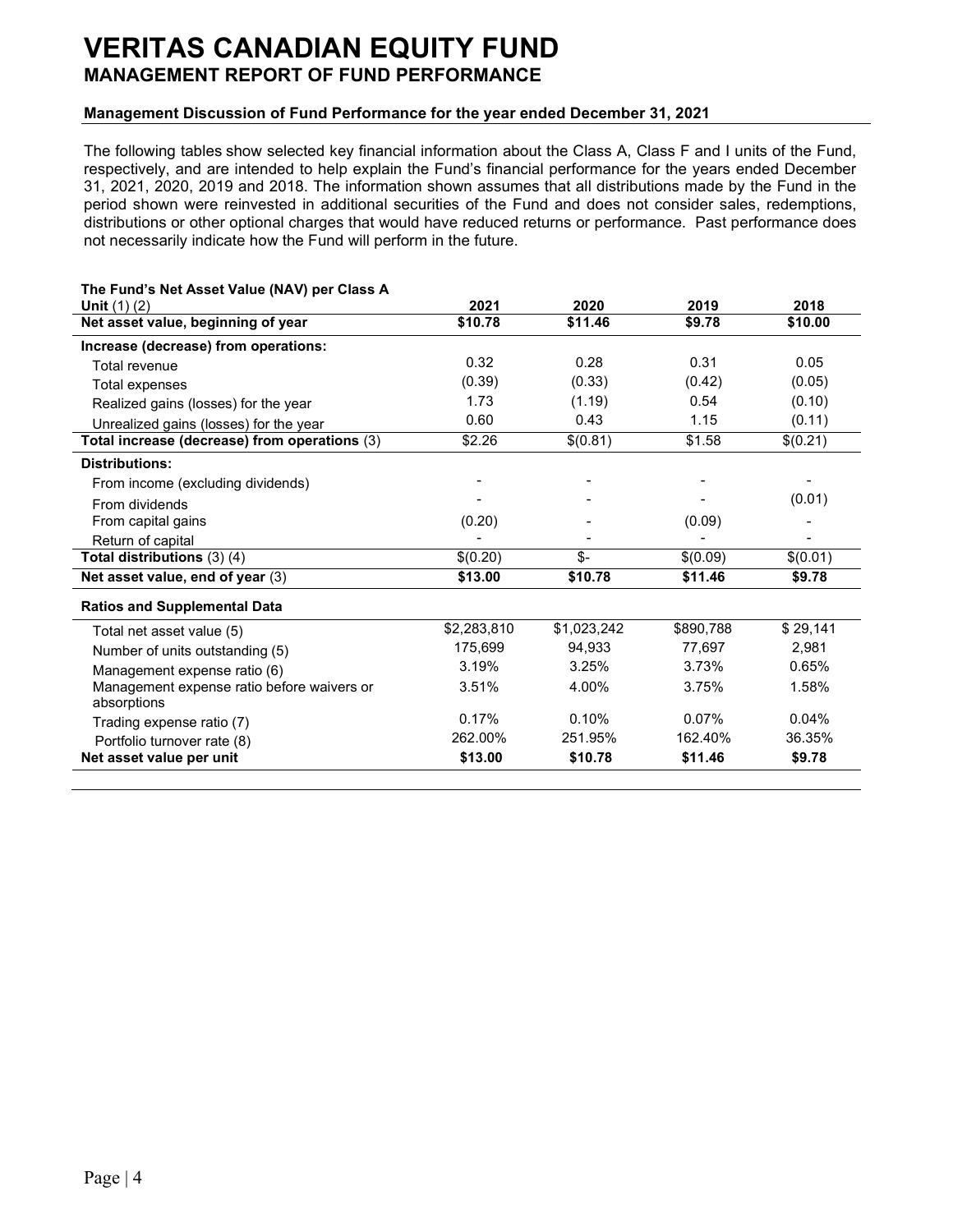## Management Discussion of Fund Performance for the year ended December 31, 2021

| The Fund's Net Asset Value (NAV) per Class F  |              |              |             |             |
|-----------------------------------------------|--------------|--------------|-------------|-------------|
| <b>Unit</b> $(1)(2)$                          | 2021         | 2020         | 2019        | 2018        |
| Net asset value, beginning of year            | \$10.73      | \$11.29      | \$9.60      | \$10.00     |
| Increase (decrease) from operations:          |              |              |             |             |
| Total revenue                                 | 0.31         | 0.28         | 0.29        | 0.17        |
| Total expenses                                | (0.25)       | (0.21)       | (0.26)      | (0.13)      |
| Realized gains (losses) for the year          | 1.76         | (1.13)       | 0.47        | (0.13)      |
| Unrealized gains (losses) for the year        | 0.69         | 0.38         | 0.96        | (0.40)      |
| Total increase (decrease) from operations (3) | \$2.51       | \$(0.68)     | \$1.46      | \$(0.49)    |
| <b>Distributions:</b>                         |              |              |             |             |
| From income (excluding dividends)             |              |              |             |             |
| From dividends                                |              |              |             | (0.03)      |
| From capital gains                            | (0.13)       |              | (0.26)      |             |
| Return of capital                             |              |              |             |             |
| Total distributions $(3)$ $(4)$               | \$(0.13)     | $$-$         | \$(0.26)    | (0.03)      |
| Net asset value, end of year (3)              | \$13.16      | \$10.73      | \$11.29     | \$9.60      |
| <b>Ratios and Supplemental Data</b>           |              |              |             |             |
| Total net asset value (5)                     | \$18,564,724 | \$11,690,068 | \$8,647,428 | \$1,981,492 |
| Number of units outstanding (5)               | 1,410,682    | 1,089,175    | 766,042     | 206,396     |
| Management expense ratio (6)                  | 2.06%        | 2.12%        | 2.32%       | 1.26%       |
| Management expense ratio before waivers or    | 2.40%        | 2.89%        | 3.43%       | 5.73%       |
| absorptions                                   |              |              |             |             |
| Trading expense ratio (7)                     | 0.17%        | 0.10%        | 0.07%       | 0.04%       |
| Portfolio turnover rate (8)                   | 262.00%      | 251.95%      | 162.40%     | 36.35%      |
| Net asset value per unit                      | \$13.16      | \$10.73      | \$11.29     | \$9.60      |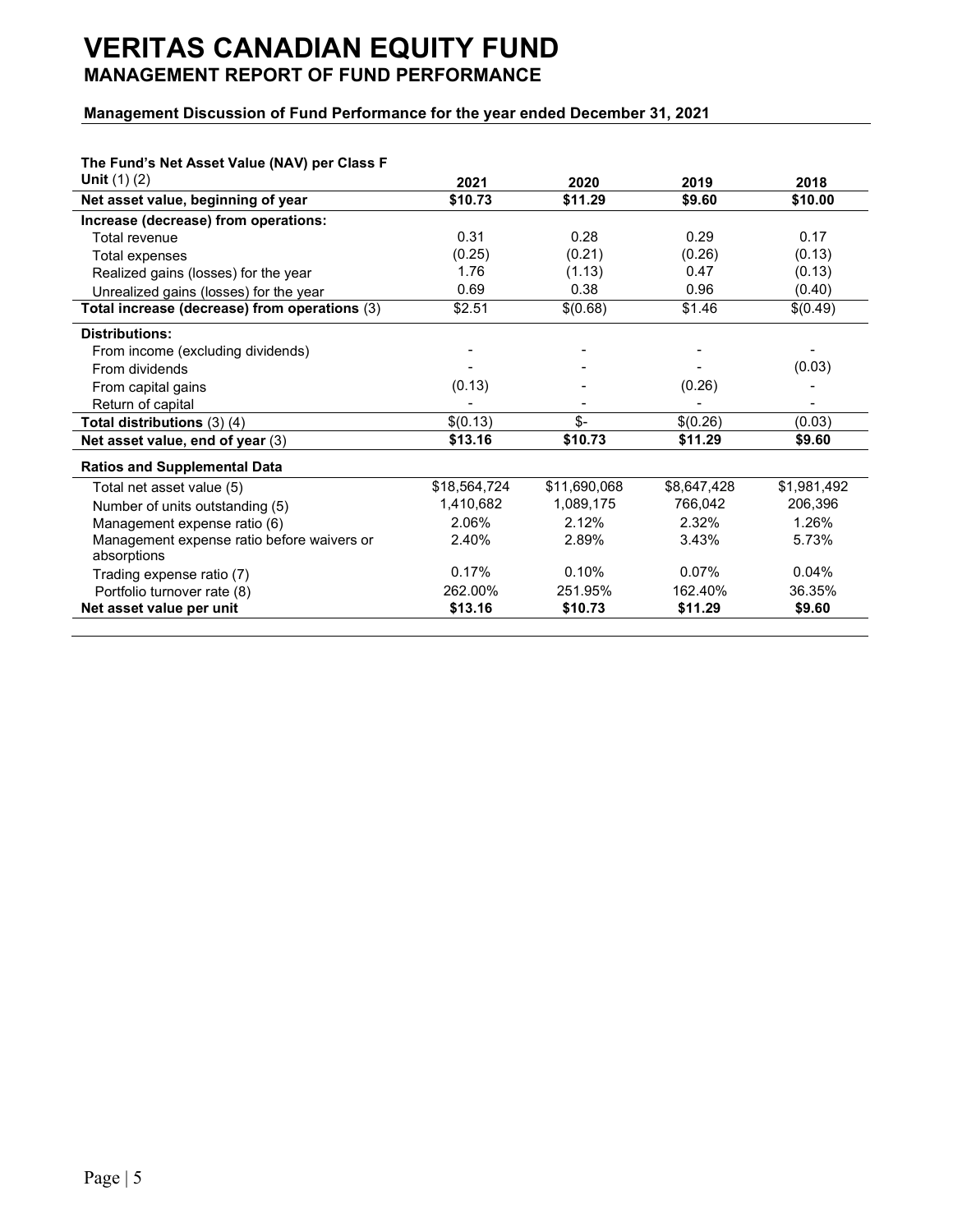### Management Discussion of Fund Performance for the year ended December 31, 2021

| The Fund's Net Asset Value (NAV) per Class I Unit         |             |             |             |
|-----------------------------------------------------------|-------------|-------------|-------------|
| (1)(2)                                                    | 2021        | 2020        | 2019        |
| Net asset value, beginning of year                        | \$10.31     | \$10.52     | \$10.00     |
| Increase (decrease) from operations:                      |             |             |             |
| Total revenue                                             | 0.30        | 0.18        | 0.21        |
| Total expenses                                            | (0.12)      | (0.07)      | (0.09)      |
| Realized gains for the year                               | 1.74        | (1.91)      | 0.34        |
| Unrealized gains for the year                             | 0.67        | (1.44)      | 0.35        |
| Total increase (decrease) from operations (3)             | \$2.59      | \$(3.24)    | \$0.81      |
| <b>Distributions:</b>                                     |             |             |             |
| From income (excluding dividends)                         |             |             |             |
| From dividends                                            | (0.28)      | (0.10)      | (0.12)      |
| From capital gains                                        |             |             | (0.23)      |
| Return of capital                                         |             |             |             |
| Total distributions (3) (4)                               | \$(0.28)    | \$(0.10)    | (0.35)      |
| Net asset value, end of year (3)                          | \$12.63     | \$10.31     | \$10.52     |
| <b>Ratios and Supplemental Data</b>                       |             |             |             |
| Total net asset value (5)                                 | \$2,479,907 | \$1,817,977 | \$8,703,749 |
| Number of units outstanding (5)                           | 196,421     | 176,262     | 827,096     |
| Management expense ratio (6)                              | 1.00%       | 0.68%       | 0.85%       |
| Management expense ratio before waivers or<br>absorptions | 1.35%       | 0.77%       | 1.03%       |
| Trading expense ratio (7)                                 | 0.17%       | 0.10%       | 0.07%       |
| Portfolio turnover rate (8)                               | 262.00%     | 251.95%     | 162.40%     |
| Net asset value per unit                                  | \$12.63     | \$10.31     | \$10.52     |

#### Notes:

- (1) This information is derived from the Fund's audited financial statements for December 31, 2021, 2020, 2019 and 2018, and is not a reconciliation of beginning and ending net assets per unit.
- (2) The Fund commenced operations on May 1, 2018; as a result, financial highlights are currently available only from the date of commencement.
- (3) Net assets and distributions are based on the actual number of units outstanding at the relevant time. The increase (decrease) from operations is based on the weighted average number of units outstanding over the financial period.
- (4) Distributions were paid in cash or automatically reinvested in additional units of the Fund, or both.
- (5) This information is provided as at December 31, 2021, 2020, 2019 and 2018.
- (6) Management expense ratio is based on total expenses (excluding distributions and commissions and other portfolio transaction costs) for the stated period and is expressed as an annualized percentage of daily average NAV during the period.
- (7) The trading expense ratio represents total commissions and other portfolio transaction costs expressed as an annualized percentage of daily average NAV during the period. Included in the trading expense ratio are the forward fees.
- (8) The Fund's portfolio turnover rate indicates how actively the Fund's advisor manages its portfolio investments. A portfolio turnover rate of 100% is equivalent to the Fund buying and selling all of the units in its portfolio once in the course of the period. The higher a funds' portfolio turnover rate in the period, the greater the trading costs payable by the fund in the period, and the greater the chance of an investor receiving taxable capital gains in the period. There is not necessarily a relationship between a high turnover rate and the performance of a fund.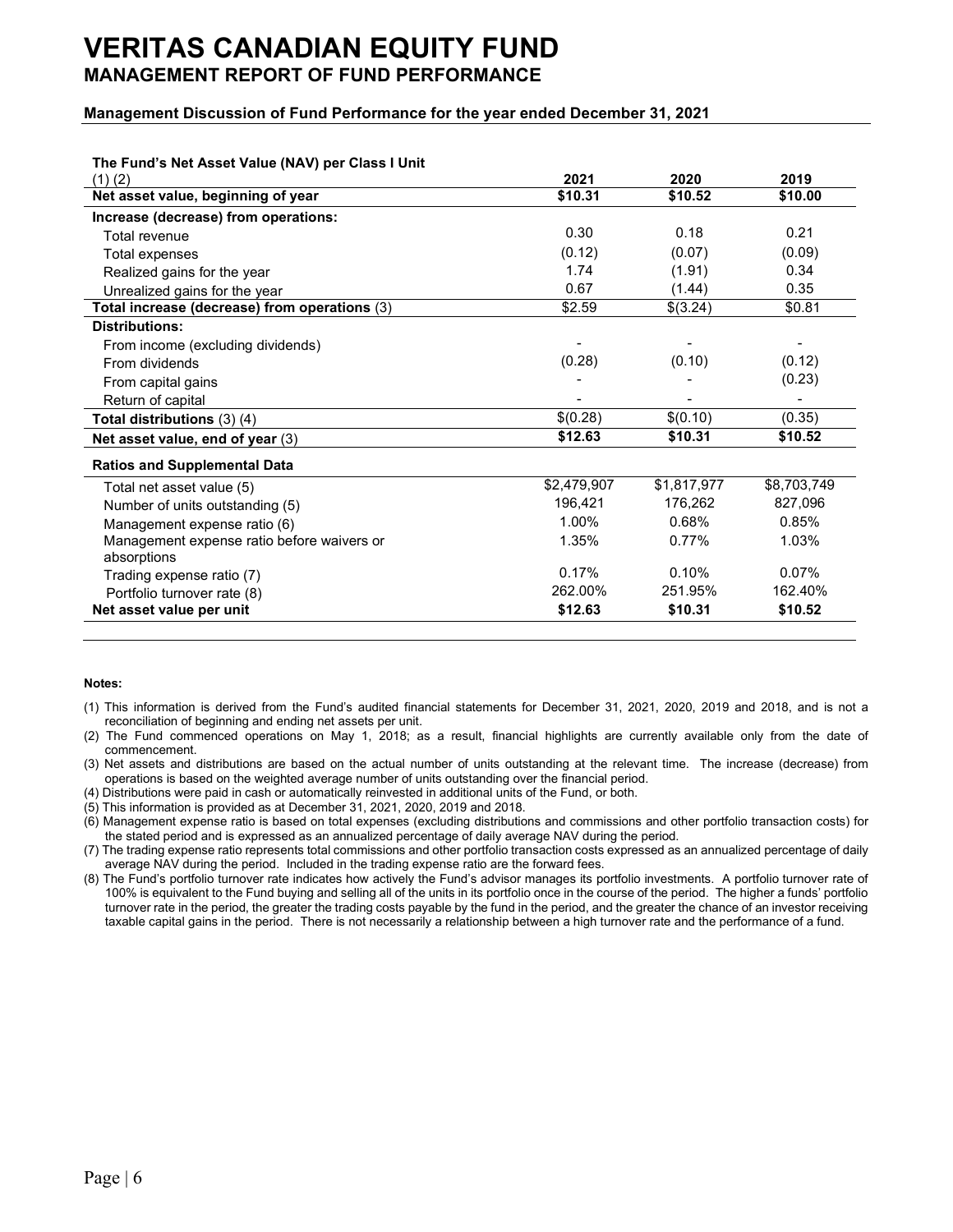# Management Discussion of Fund Performance for the year ended December 31, 2021

### 2021 Returns

The following line charts show the Fund's performance by class for 2021 versus the benchmark.



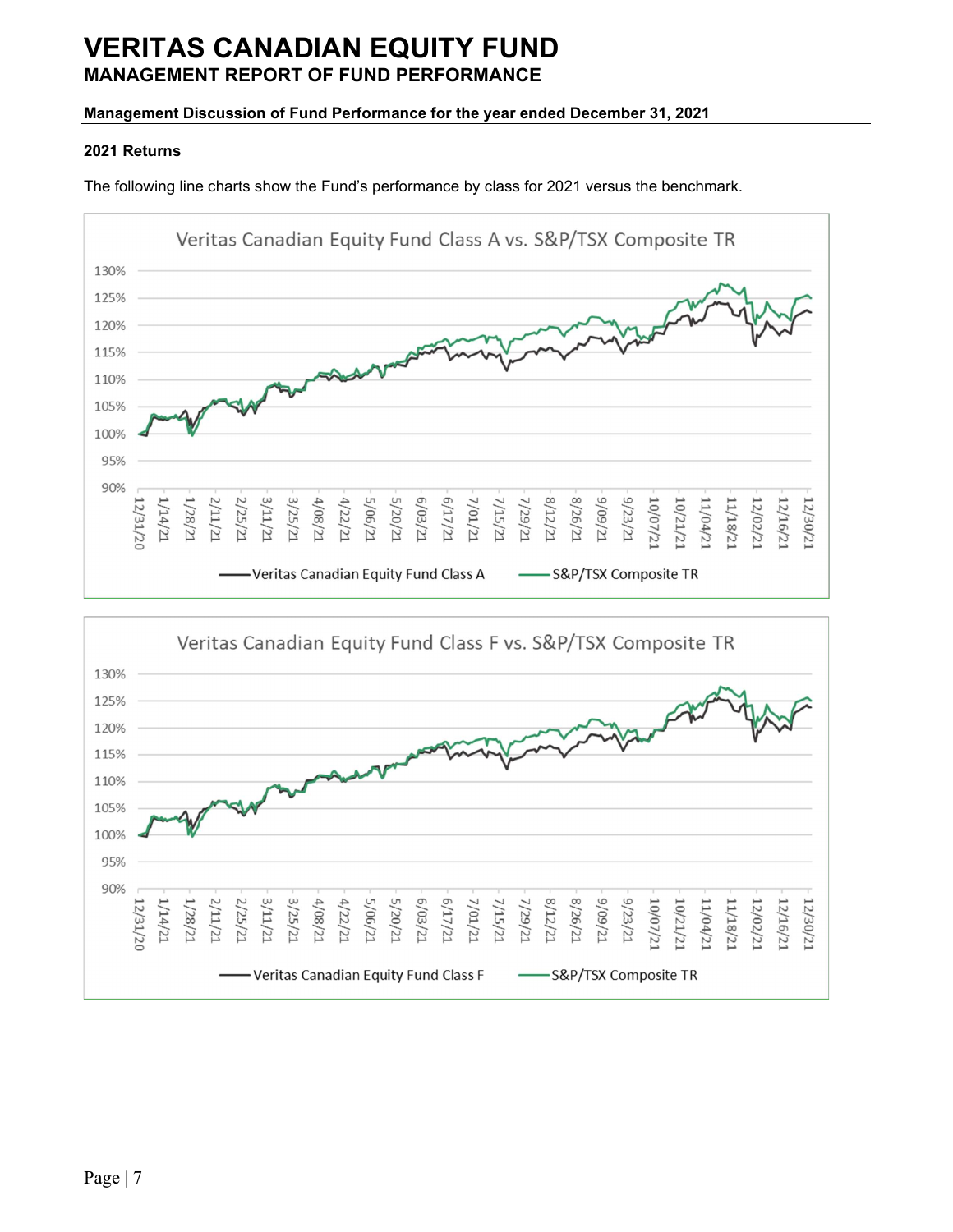### Management Discussion of Fund Performance for the year ended December 31, 2021



#### Benchmark Information

The benchmark of the Fund is the S&P/TSX Composite Total Return Index. The S&P/TSX TR, with 241 constituents, is the benchmark Canadian index, representing approximately 85% coverage of TSX and TSX Venture listed companies, as measured by market capitalization.

### Annual Compound Returns

The table below presents performance for the years ended December 31, 2021 and 2020.

|                      | <b>From January From January</b><br>1, 2021 | 1, 2020                  |
|----------------------|---------------------------------------------|--------------------------|
| Fund, Class A        | 22.45%                                      | (5.99)%                  |
| <b>Fund, Class F</b> | 23.84%                                      | $(4.91)\%$               |
| <b>Fund, Class I</b> | 25.16%                                      | $(10.46)\%$ <sup>*</sup> |
| <b>INDEX</b>         | 25.09%                                      | 5.60%                    |

\* The I Series of the Fund was dormant between April 1, 2020 and August 10, 2020.